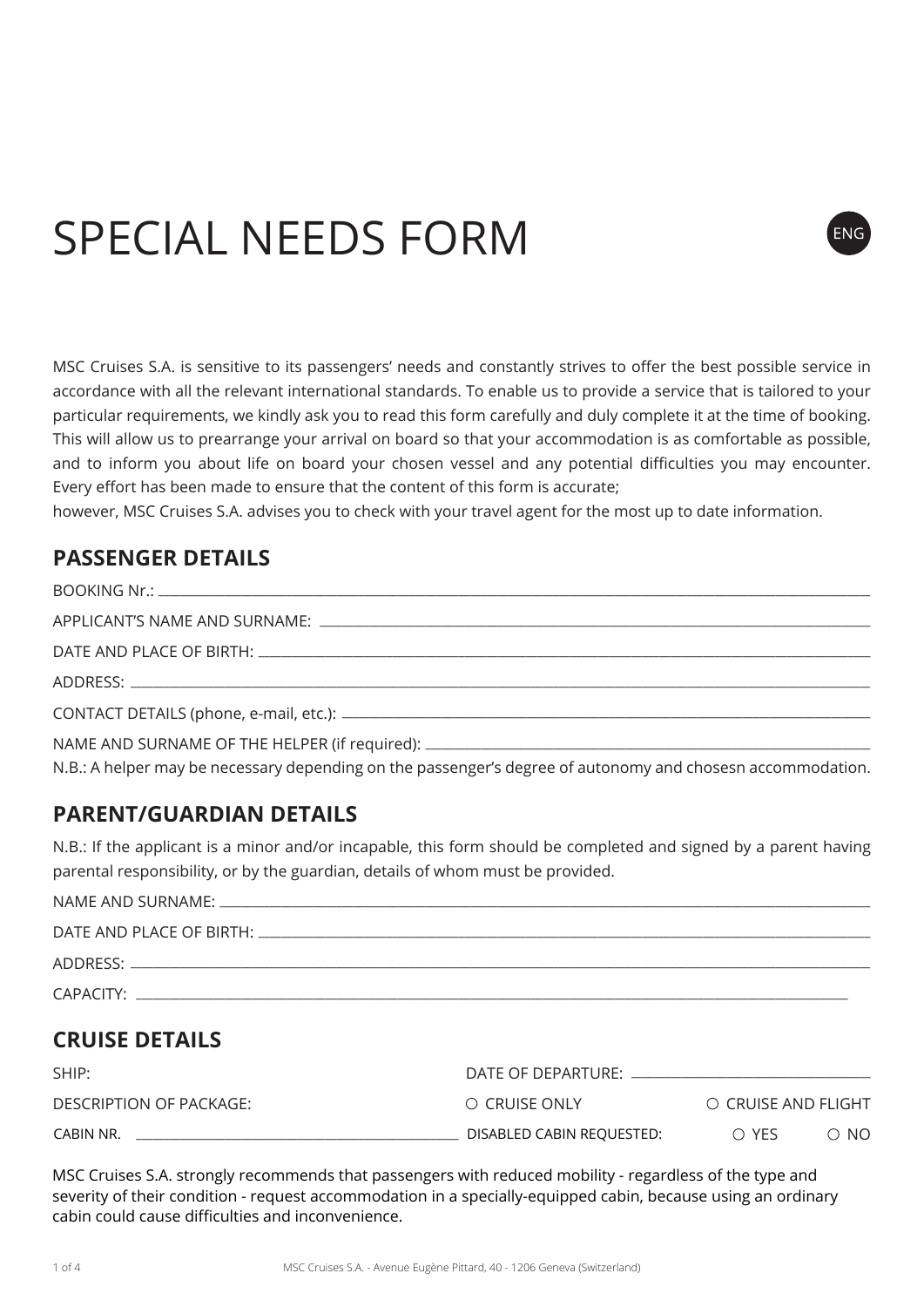# **MEDICAL DETAILS**

| MEDICAL CERTIFICATE OF FITNESS TO TRAVEL ON THE CRUISE TRIP:<br>(and if applicable on the flight) | $\bigcirc$ YFS | $\circ$ No |
|---------------------------------------------------------------------------------------------------|----------------|------------|
|                                                                                                   |                |            |
|                                                                                                   |                |            |
|                                                                                                   |                |            |

MSC Cruises S.A. reminds you that it is your exclusive duty and responsibility to bring on board any medicines and/or equipment which you may need during the cruise, as such items may not be available from the on-board medical facilities. It is also your exclusive duty and responsibility to administer medicines and undergo any other treatment necessary in the on-board medical centre, as indicated by your own physician. MSC Cruises S.A. strongly advises you to carry your medicines and/or medical equipment in your hand luggage.

\_\_\_\_\_\_\_\_\_\_\_\_\_\_\_\_\_\_\_\_\_\_\_\_\_\_\_\_\_\_\_\_\_\_\_\_\_\_\_\_\_\_\_\_\_\_\_\_\_\_\_\_\_\_\_\_\_\_\_\_\_\_\_\_\_\_\_\_\_\_\_\_\_\_\_\_\_\_\_\_\_\_\_\_\_\_\_\_\_\_\_\_\_\_\_\_\_\_\_\_\_\_\_\_\_\_\_\_\_\_\_\_\_\_\_\_\_\_\_\_\_\_\_\_\_\_\_\_\_\_\_\_\_\_\_\_\_\_\_\_\_\_\_\_\_\_\_

#### DIETARY REQUIREMENTS: \_

MSC Cruises S.A. reminds you that, once on board, you should also advise the Reception and/or the Maître d'Hôtel of your dietary requirements. MSC Cruises undertakes to provide meals for coeliac passengers exclusively on board the vessels MSC Splendida, MSC Fantasia, MSC Magnifica, MSC Musica, MSC Orchestra and MSC Poesia, only during travel in the Mediterranean and Northern Europe; all the motor vessels carry a selection of pre-packaged gluten-free products on board during every itinerary.

\_\_\_\_\_\_\_\_\_\_\_\_\_\_\_\_\_\_\_\_\_\_\_\_\_\_\_\_\_\_\_\_\_\_\_\_\_\_\_\_\_\_\_\_\_\_\_\_\_\_\_\_\_\_\_\_\_\_\_\_\_\_\_\_\_\_\_\_\_\_\_\_\_\_\_\_\_\_\_\_\_\_\_\_\_\_\_\_\_\_\_\_\_\_\_\_\_\_\_\_\_\_\_\_\_\_\_\_\_\_\_\_\_\_\_\_\_\_\_\_\_\_\_\_\_\_\_\_\_\_\_\_\_\_\_\_\_\_\_\_\_\_\_\_\_\_\_

ALLERGIES:

## PREGNANCY: YES NO WEEK: \_\_\_\_\_\_\_\_\_\_\_\_\_\_\_\_\_\_\_\_\_\_\_\_\_\_\_

MSC Cruises S.A. informs pregnant women that they must present a medical certificate which - taking account of their age, progress of the current and any previous pregnancies, any concurrent conditions and any other relevant factors - confirms their fitness to undertake the proposed journey, as well as the week of pregnancy. MSC Cruises S.A. also informs you that the medical facilities and equipment on board may be technically inadequate for the purposes of childbirth, or to deal with complications in pregnancy, and that during a cruise circumstances may arise which present a potential risk to the pregnancy (such as, for example, the swaying movement of the vessel, adverse weather conditions, fatigue during excursions, sudden changes in weather, excessive noise and possible bus transfers, etc.).

## GUIDE DOG:  $\bigcirc$  YES  $\bigcirc$  NO

MSC Cruises S.A. welcomes guide dogs on board its cruise vessels, on condition that they are in good health and in possession of all documents necessary for entry to the foreign countries visited during the cruise (in particular, for the EU the animal will require the compulsory identification document issued by the competent local health authority, stamped within the 24 hours preceding the journey by the veterinary surgeon certifying the animal's physical condition). MSC Cruises S.A. will give prior notice to the passenger concerning the accommodation granted to the animal, any facilities available for it and the relevant arrangements for embarkation and disembarkation of the vessel. The passenger, on his/her part, undertakes to be personally responsible for the custody, nutrition and general care of the animal throughout the period spent on board (with the help of his/her helper or fellow traveller if applicable).

#### OTHER REQUIREMENTS: \_\_\_\_

\_\_\_\_\_\_\_\_\_\_\_\_\_\_\_\_\_\_\_\_\_\_\_\_\_\_\_\_\_\_\_\_\_\_\_\_\_\_\_\_\_\_\_\_\_\_\_\_\_\_\_\_\_\_\_\_\_\_\_\_\_\_\_\_\_\_\_\_\_\_\_\_\_\_\_\_\_\_\_\_\_\_\_\_\_\_\_\_\_\_\_\_\_\_\_\_\_\_\_\_\_\_\_\_\_\_\_\_\_\_\_\_\_\_\_\_\_\_\_\_\_\_\_\_\_\_\_\_\_\_\_\_\_\_\_\_\_\_\_\_\_\_\_\_\_\_\_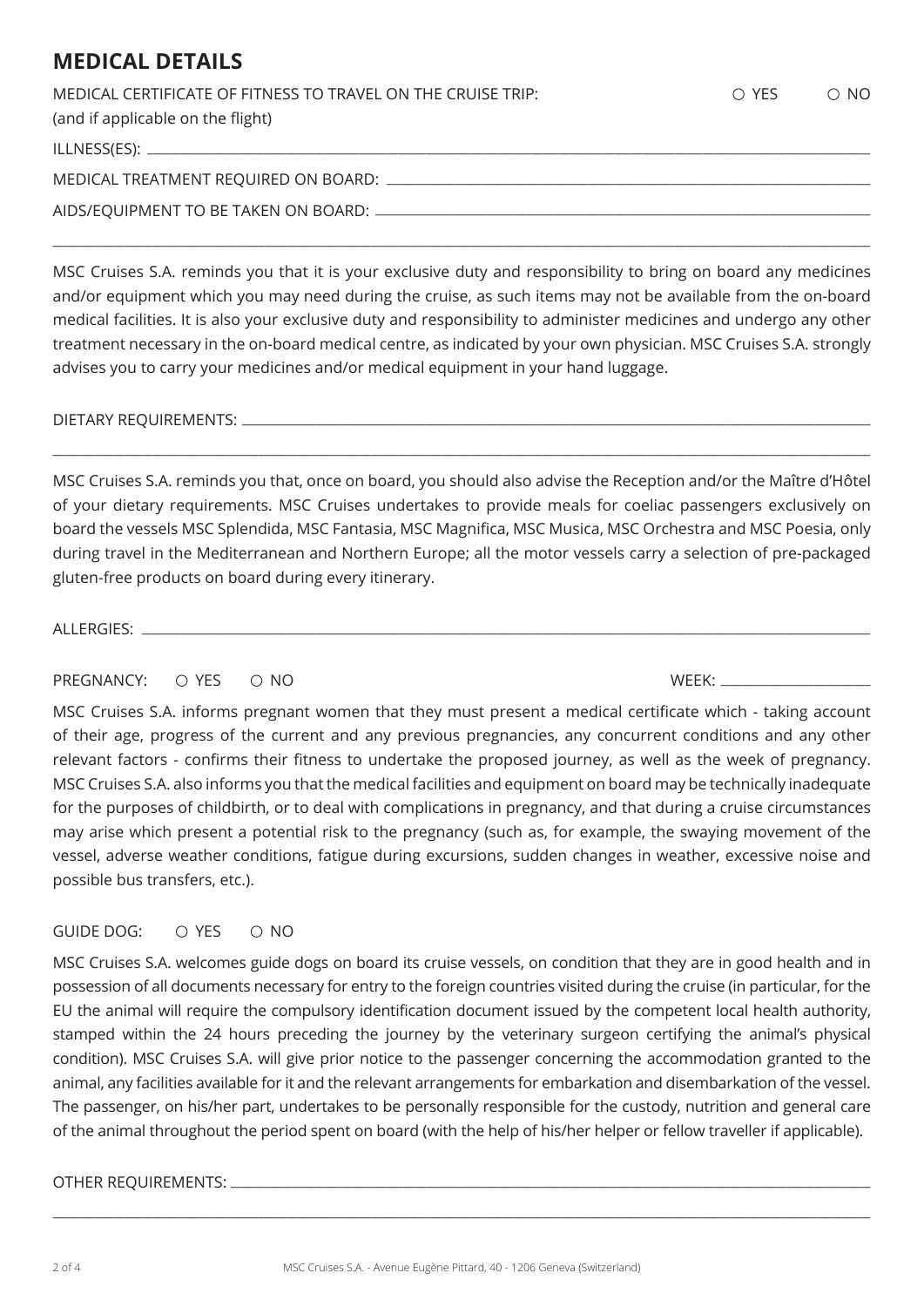# **ASSISTANCE ON BOARD AND/OR AT THE PORT**

PASSENGER'S DEGREE OF AUTONOMY: \_\_\_\_\_\_\_\_\_\_\_\_\_\_\_\_\_\_\_\_\_\_\_\_\_\_\_\_\_\_\_\_\_\_\_\_\_\_\_\_\_\_\_\_\_\_\_\_\_\_\_\_\_\_\_\_\_\_\_\_\_\_\_\_\_\_\_\_\_\_\_\_\_\_\_\_\_\_\_\_\_\_\_\_\_\_\_\_\_\_\_\_\_\_\_\_

| DOES THE PASSENGER REQUIRE ASSISTANCE WITH EMBARKATION/DISEMBARKATION? | ∩ YFS | $\circ$ NO |
|------------------------------------------------------------------------|-------|------------|
| DETAILS OF ASSISTANCE REQUIRED:                                        |       |            |

MSC Cruises S.A. informs passengers that special means of transport from and to the terminal could result in additional costs payable by the passenger. In the event that such services are requested and available, MSC Cruises S.A. undertakes to give you prior notice of the details.

# **WHEELCHAIR DETAILS**

| DESCRIPTION:                                                                                    |                         |  |                                                          |  |  |
|-------------------------------------------------------------------------------------------------|-------------------------|--|----------------------------------------------------------|--|--|
|                                                                                                 |                         |  | O ELECTRIC O FOLDING O SCOOTER O OTHER SIMILAR EQUIPMENT |  |  |
| IF ELECTRIC, BATTERY USED:                                                                      |                         |  |                                                          |  |  |
| $\circ$ GEL $\circ$ DRY                                                                         |                         |  |                                                          |  |  |
| MSC Cruises S.A. informs passengers that wet batteries may not be brought on board its vessels. |                         |  |                                                          |  |  |
| DIMENSIONS WHEN OPEN:                                                                           |                         |  |                                                          |  |  |
|                                                                                                 | DIMENSIONS WHEN FOLDED: |  |                                                          |  |  |
| WEIGHT:                                                                                         |                         |  |                                                          |  |  |

# **ASSISTANCE AT THE AIRPORT AND/OR DURING THE FLIGHT**

MSC Cruises S.A. informs you that each airport and air carrier has its own restrictions, and we therefore ask you to notify us in good time of any special needs, so that we can forward the information to the air carrier in sufficient time for your requirements to be met. In any case, since the air carrier is a third party and not MSC Cruises S.A., it may take a few days to confirm the availability of the service requested. The option of using your own wheelchair to access the stairs/door of the aircraft may be available, depending on the airport of departure.

# **BOARDING DETAILS:**

 $\circ$  WCHR (The passenger is able to use the stairs and move from the entrance of the aircraft to their assigned seat)

- WCHS (The passenger is NOT able to use the stairs, but can move from the entrance of the aircraft to their assigned seat)
- WCHC (The passenger is immobile, i.e. he/she is NOT able to use the stairs and is NOT able to move from the entrance of the aircraft to their assigned seat)

DIFFICULTY IN WALKING LONG DISTANCES (special assistance will be requested from the air carrier and/or the airport for the purpose of travelling between the check-in and boarding gate, or from the gate of disembarkation to the arrivals area):  $\overline{O}$  YES  $\overline{O}$  NO

\_\_\_\_\_\_\_\_\_\_\_\_\_\_\_\_\_\_\_\_\_\_\_\_\_\_\_\_\_\_\_\_\_\_\_\_\_\_\_\_\_\_\_\_\_\_\_\_\_\_\_\_\_\_\_\_\_\_\_\_\_\_\_\_\_\_\_\_\_\_\_\_\_\_\_\_\_\_\_\_\_\_\_\_\_\_\_\_\_\_\_\_\_\_\_\_\_\_\_\_\_\_\_\_\_\_\_\_\_\_\_\_\_\_\_\_\_\_\_\_\_\_\_\_\_\_\_\_\_\_\_\_\_\_\_\_\_\_\_\_\_\_\_\_\_\_\_

\_\_\_\_\_\_\_\_\_\_\_\_\_\_\_\_\_\_\_\_\_\_\_\_\_\_\_\_\_\_\_\_\_\_\_\_\_\_\_\_\_\_\_\_\_\_\_\_\_\_\_\_\_\_\_\_\_\_\_\_\_\_\_\_\_\_\_\_\_\_\_\_\_\_\_\_\_\_\_\_\_\_\_\_\_\_\_\_\_\_\_\_\_\_\_\_\_\_\_\_\_\_\_\_\_\_\_\_\_\_\_\_\_\_\_\_\_\_\_\_\_\_\_\_\_\_\_\_\_\_\_\_\_\_\_\_\_\_\_\_\_\_\_\_\_\_\_

\_\_\_\_\_\_\_\_\_\_\_\_\_\_\_\_\_\_\_\_\_\_\_\_\_\_\_\_\_\_\_\_\_\_\_\_\_\_\_\_\_\_\_\_\_\_\_\_\_\_\_\_\_\_\_\_\_\_\_\_\_\_\_\_\_\_\_\_\_\_\_\_\_\_\_\_\_\_\_\_\_\_\_\_\_\_\_\_\_\_\_\_\_\_\_\_\_\_\_\_\_\_\_\_\_\_\_\_\_\_\_\_\_\_\_\_\_\_\_\_\_\_\_\_\_\_\_\_\_\_\_\_\_\_\_\_\_\_\_\_\_\_\_\_\_\_\_ \_\_\_\_\_\_\_\_\_\_\_\_\_\_\_\_\_\_\_\_\_\_\_\_\_\_\_\_\_\_\_\_\_\_\_\_\_\_\_\_\_\_\_\_\_\_\_\_\_\_\_\_\_\_\_\_\_\_\_\_\_\_\_\_\_\_\_\_\_\_\_\_\_\_\_\_\_\_\_\_\_\_\_\_\_\_\_\_\_\_\_\_\_\_\_\_\_\_\_\_\_\_\_\_\_\_\_\_\_\_\_\_\_\_\_\_\_\_\_\_\_\_\_\_\_\_\_\_\_\_\_\_\_\_\_\_\_\_\_\_\_\_\_\_\_\_\_

REQUIREMENTS RELATING TO THE SEAT DURING THE ELIGHT:

MEDICAL EQUIPMENT NEEDED DURING THE FLIGHT: \_\_\_\_\_\_\_\_\_\_\_\_\_\_\_\_\_\_\_\_\_\_\_\_\_\_\_\_\_\_\_\_\_\_\_\_\_\_\_\_\_\_\_\_\_\_\_\_\_\_\_\_\_\_\_\_\_\_\_\_\_\_\_\_\_\_\_\_\_\_\_\_\_\_\_\_\_\_

DIETARY REQUIREMENTS DURING THE FLIGHT: \_\_\_\_\_\_\_\_\_\_\_\_\_\_\_\_\_\_\_\_\_\_\_\_\_\_\_\_\_\_\_\_\_\_\_\_\_\_\_\_\_\_\_\_\_\_\_\_\_\_\_\_\_\_\_\_\_\_\_\_\_\_\_\_\_\_\_\_\_\_\_\_\_\_\_\_\_\_\_\_\_\_\_\_\_